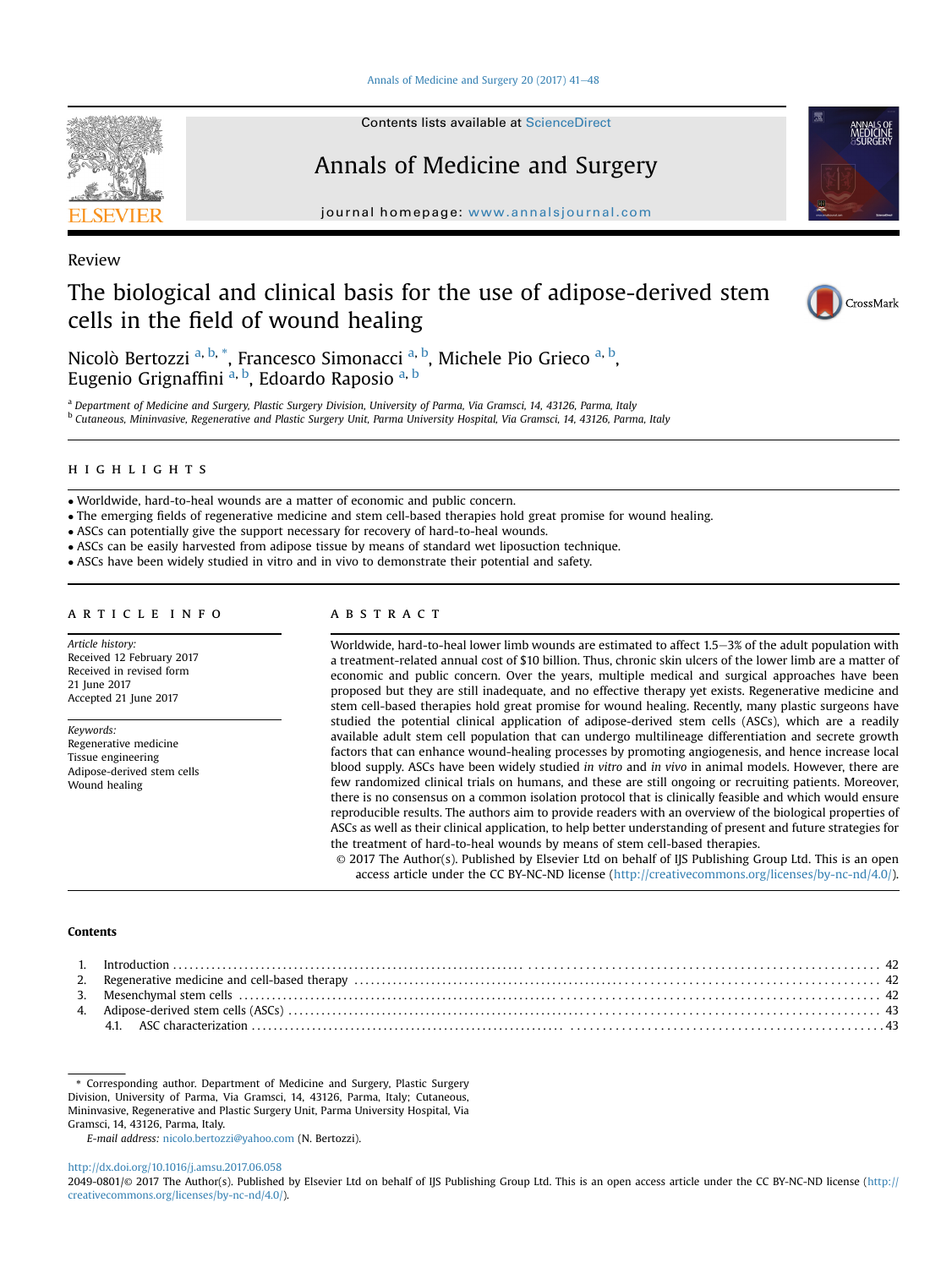|    | 4.2.  |  |
|----|-------|--|
|    | 4.3.  |  |
|    | 4.4.  |  |
|    | 4.5.  |  |
|    | 4.6.  |  |
|    | 4.7.  |  |
|    | 4.8.  |  |
|    | 4.9.  |  |
|    | 4.10. |  |
| 5. |       |  |
|    |       |  |
|    |       |  |
|    |       |  |
|    |       |  |
|    |       |  |
|    |       |  |
|    |       |  |
|    |       |  |
|    |       |  |

# 1. Introduction

A chronic wound can be defined as any wound that fails to heal within 30 days, even though there is no clear-cut definition regarding the chronicity of the wound.

As hard-to-heal wounds of the lower limb are estimated to affect  $1.5-3%$  of the adult population and up to 5% of people aged over 65 years, they are a matter of economic and public concern [\[1,2\]](#page-5-0). Worldwide, the annual costs related to chronic wound treatment are about \$10 billion, and they are expected to exceed \$22 billion per year by 2020 [\[3,4\].](#page-6-0) Multiple medical and surgical approaches have been proposed for the treatment of chronic cutaneous ulcers. However, currently available treatments are still inadequate and are often mainly supportive, as truly effective therapies do not yet exist. The physiologically impaired healing response of the chronic wound is still poorly understood and thus a matter of debate. The emerging fields of regenerative medicine and stem cell-based therapies hold great promise for wound healing. Recently, many plastic surgeons have studied the potential clinical application of adipose-derived stem cells (ASCs), which represent a readily available adult stem cell population that has gathered a lot of attention in the field of regenerative medicine [\[5\]](#page-6-0).

ASCs can undergo multilineage differentiation and to secrete growth factors that can enhance wound-healing processes by promoting angiogenesis, and hence increase local blood supply [\[6\].](#page-6-0) As a result, hard-to-heal wounds can potentially receive the support necessary for recovery. Although ASCs have been widely studied in vitro and in vivo in animal models, which have demonstrated their potential and safety, randomized clinical trials on humans are either ongoing or recruiting patients, and are still very few [\[6\].](#page-6-0) Moreover, there is no consensus on a common isolation protocol feasible for clinical application that could ensure reproducibility of results. In this review, the authors aim to provide readers with an overview of the biological properties of ASCs as well as their clinical application, to help better understanding of present and future strategies for the treatment of hard-to-heal wounds by means of stem cell-based therapies.

# 2. Regenerative medicine and cell-based therapy

Tissue engineering and regenerative medicine are multidisciplinary sciences, involving physicians, engineers, and scientists, which have evolved in parallel with recent biotechnological advances and may provide novel tools for reconstructive surgery. Tissue engineering combines the use of biomaterials, growth factors, and stem cells to repair failing organs. In particular, stem cell therapies hold high therapeutic promise based on the possibility of ex vivo/in vivo stimulation of stem cell expansion and differentiation into functional progeny that may repair and even replace damaged tissues or organs [\[7,8\].](#page-6-0)

Ideally, a stem cell for regenerative medical applications should meet the following criteria:

- 1. Can be found in large quantities (millions to billions of cells).
- 2. Can be harvested using a minimally invasive procedure.
- 3. Can be differentiated along multiple cell lineage pathways in a controllable and reproducible manner.
- 4. Can be safely and effectively transplanted to either an autologous or allogeneic host.
- 5. Can be manufactured in accordance with current Good Manufacturing Practice guidelines [\[9,10\]](#page-6-0).

Several different types of stem cells have been considered for clinical applications. Embryonic stem cells (ESCs), pluripotentamniotic epithelial cells, umbilical cord mesenchymal stem cells, and induced-pluripotent stem cells (iPSCs) are very promising since all show nearly unlimited potential to differentiate in vitro and in vivo into specific progenitor cells or mature and specialized cell lineages of all three embryonic germ layers  $[11-17]$  $[11-17]$ . However, the clinical use of these cells is limited by ethical, legal, and political considerations, as well as by scientific and clinical issues of safety and efficacy. One of the main issues that hampers successful and safe clinical use of ESCs is the possibility of immune rejection, and in vivo formation of teratoma or teratocarcinoma [\[12,13,15,18,19\].](#page-6-0) iPSCs have a low reprogramming efficiency and thus require the introduction of exogenous transcription factors using viral vectors, or require other significant ex vivo manipulations, which mean that iPSCs are not currently feasible for practical clinical use  $[20-22]$  $[20-22]$  $[20-22]$ .

Tissue-specific stem cells derived from adults offer an alternative approach that circumvents many of these concerns [\[23\].](#page-6-0)

# 3. Mesenchymal stem cells

Mesenchymal stem cells (MSCs) are a well-characterized population of tissue-resident adult stem cells identified in most tissues/ organs within specific cell niches, where they colocalize with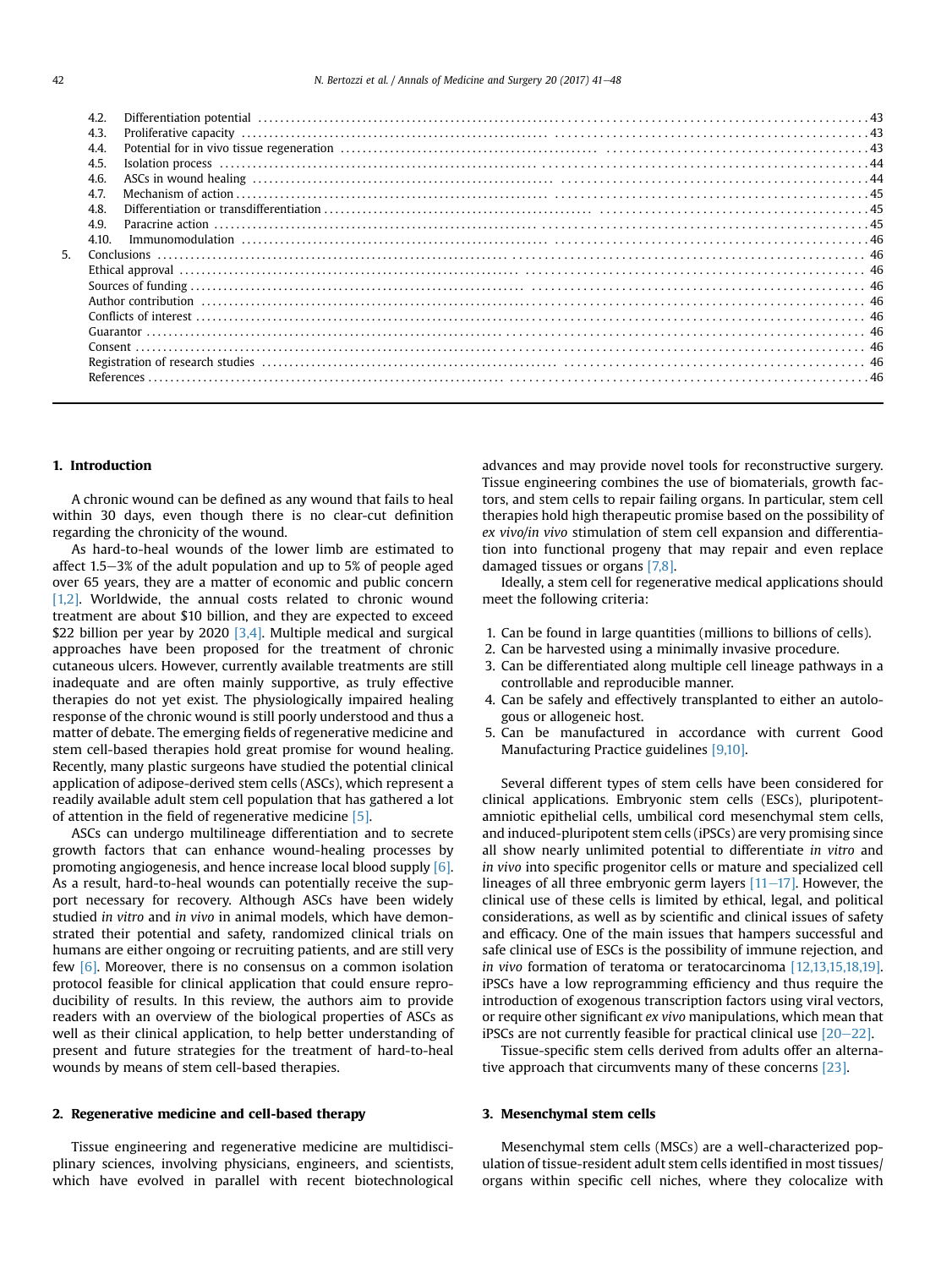supporting cells [\[12\].](#page-6-0) MSCs fulfill a critical role in homeostatic maintenance by replenishing the mature cell types within the tissues in which they reside over a lifetime [\[12,24\]](#page-6-0). MSCs were first identified in the whole bone marrow of rats in 1968 by Friedenstein et al. [\[25,26\]](#page-6-0), who in 1976 described a method for their isolation based on differential adhesion properties. MSCs were immediately shown to be adherent, clonogenic, non-phagocytic and fibroblastic, with the ability to give rise to fibroblast colony forming units [\[25,27\]](#page-6-0). The potential of these marrow stromal cells was further investigated in the 1980s, particularly by Piersma et al. [\[28\]](#page-6-0) and by Owen et al. [\[29\].](#page-6-0) Given the high interest generated by MSCs, in the mid-2000s, the Tissue Stem Cell Committee of the International Society for Cellular Therapy identified three minimal criteria to define a MSC: plastic-adherence in standard culture; expression of CD105 (SH2), CD73 (SH3/4), and CD90 surface markers and lack of expression of CD45, CD34, CD14 or CD11b, CD79a or CD19, and HLA-DR surface molecules; and multilineage differentiation into osteoblasts, adipocytes and chondroblasts  $[4,30]$ . Subsequently, MSCs have also been shown to possess some level of plasticity, transdifferentiating in vitro across germinal boundaries [\[31\].](#page-6-0)

MSCs were found to reside not only in the bone marrow but also throughout the body, around blood vessels (as pericytes) and in the fat, skin, muscle, teeth and other locations [\[30,31,32\].](#page-6-0) Bone marrow stem cells (BMSCs) were the first to be studied in the field of regenerative medicine because of their high differentiation poten-tial [\[33\].](#page-6-0) MSCs have rapidly moved from in vitro and animal studies into human trials as a therapeutic modality for a diverse group of clinical applications. However, the clinical use of BMSCs has two main drawbacks: the harvesting procedure from bone marrow is painful with possible donor site morbidity, and MSCs need ex vivo expansion before their application because of the relatively low yield upon isolation [\[34\].](#page-6-0)

# 4. Adipose-derived stem cells (ASCs)

The evidence that MSCs could be isolated from adipose tissue has resulted in the shared idea that subcutaneous adipose tissue can be regarded as the ideal source of MSCs and as a viable alternative to bone marrow  $[34]$ . Indeed, subcutaneous adipose deposits are accessible, abundant, and can be collected in large quantities, thus providing a potential adult stem cell reservoir for each individual. Adipocytes constitute almost 90% of adipose tissue volume and nearly 65% of the total cell number  $[6]$ . When enzymatically digested, adipose tissue yields a heterogeneous population of many cell types (preadipocytes, fibroblasts, vascular smooth muscle cells, endothelial cells, resident monocytes/macrophages, and lymphocytes), which upon isolation are termed the stromal vascular fraction (SVF) [\[7\]](#page-6-0). The SVF includes ASCs, which account for 30% of the total SVF cells [\[6\]](#page-6-0). ASCs are a plastic-adherent, multipotent stem cell population, which display a similar differentiation potential to other MSCs, and the ability to differentiate into cells of several lineages from all three germinal layers [\[35\].](#page-6-0) Moreover, ASCs have been shown to be immunoprivileged and more genetically stable in long-term culture, with a greater proliferative rate, than BMSCs  $[36-39]$  $[36-39]$ . The discovery that ASCs can readily be expanded and have the capacity to undergo adipogenic, osteogenic, chondrogenic, neurogenic and myogenic differentiation in vitro was a significant milestone in ASC therapeutic applicability  $[40-42]$  $[40-42]$  $[40-42]$ .

# 4.1. ASC characterization

ASCs are commonly characterized by their immunophenotype in the undifferentiated state and by their differentiation potential towards the adipogenic, osteogenic, and chondrogenic lineages in the presence of lineage specific induction factors [\[23\].](#page-6-0) Like other MSCs, undifferentiated ASCs must be identified using a panel of surface markers on which no clear consensus has been reached. However, based on current literature, markers that are uniformly reported to have strong positive expression are CD13, CD29, CD34 (a well-established stem cell marker), CD44, CD73, CD90, CD105 (a mesenchymal stem cell-associated marker), CD166 and MHC I. CD14, CD31, CD45, and CD133 (all markers of the hematopoietic and angiogenic lineages) have been reported to show low or no expression in ASCs [\[23,43,44\]](#page-6-0).

# 4.2. Differentiation potential

When cultured in suitable medium in vitro, ASCs show multipotency and plasticity [\[45,46\].](#page-6-0) Since ASCs are of mesodermal origin, they can differentiate into the adipogenic, osteogenic, and chondrogenic lineages, and even the myogenic lineage, leading to skeletal muscle, smooth muscle, and cardiomyocytes [\[41,42,47,48\].](#page-6-0) Interestingly, however, ASCs have also been shown to possess the potential to differentiate into cells of the ectodermal and endodermal lineages, such as neuron-like cells, endothelial cells, epithelial cells, hepatocytes, pancreatic cells, and hematopoietic supporting cells  $[49-57]$  $[49-57]$  $[49-57]$ .

# 4.3. Proliferative capacity

Based on telomere length and  $\beta$ -galactosidase activity, the senescence of ASCs appears similar to that of BMSCs, while their proliferative capacity appears to be greater [\[7\].](#page-6-0) The doubling times of ASCs range from 40 to 120 h during the logarithmic phase of growth, and this may be influenced by donor age, type and location of the adipose tissue, and the harvesting procedure. Interestingly, Wu et al. [\[58\]](#page-6-0) reported that infant-derived cells exhibit enhanced angiogenic and osteogenic capabilities compared with adult and senescent cells. However, the same group theorized that the effectiveness of cells from adult donors was still conserved and thus their clinical use was not precluded. ASCs are generally considered to be stable throughout long-term culture, as it has been reported that even ASCs that had passed through more than 100 population doublings had a normal diploid karyotype [\[59\]](#page-6-0). The proliferation of ASCs can be stimulated by various growth factors [fibroblast growth factor-2 (FGF-2), epithelial growth factor (EGF), insulin-like growth factor-1 (IGF-1), platelet-derived growth factor (PDGF), and tumor necrosis factor- $\alpha$  (TNF- $\alpha$ )] via different signaling pathways such as the extracellular signal-related kinase pathway, the Jun amino-terminal kinase pathway, and the JAK3/STAT1 pathway, and by Oncostatin M [\[7\]](#page-6-0).

# 4.4. Potential for in vivo tissue regeneration

A variety of tissues and organs engineered using ASCs have been described [\[5\]](#page-6-0). In vitro studies rapidly progressed to in vivo experiments, where ASCs were tested with or without appropriate scaffolds to assess their capability to effectively regenerate and repair tissues or organs. ASCs were initially assessed for their commitment into cell lineages of mesodermal origin. ASCs have been successfully induced to differentiate into adipose tissue after being preinduced in adipogenic differentiation medium, seeded onto a scaffold of poly(lactic-co-glycolic acid), type I collagen sponge, and fibrin glue. This result was confirmed using macroscopic morphology observations, histology, and immunohistochemistry [\[60,61\]](#page-6-0). Similar findings were reported by other groups that tested the in vivo commitment of ASCs into cell lineages of mesodermal, ectodermal and endodermal origins  $[6,7]$ . ASC therapeutic effects in cranial bone, articular chondrocytes, cardiac wall regeneration, functional repair after myocardial infarction, and functional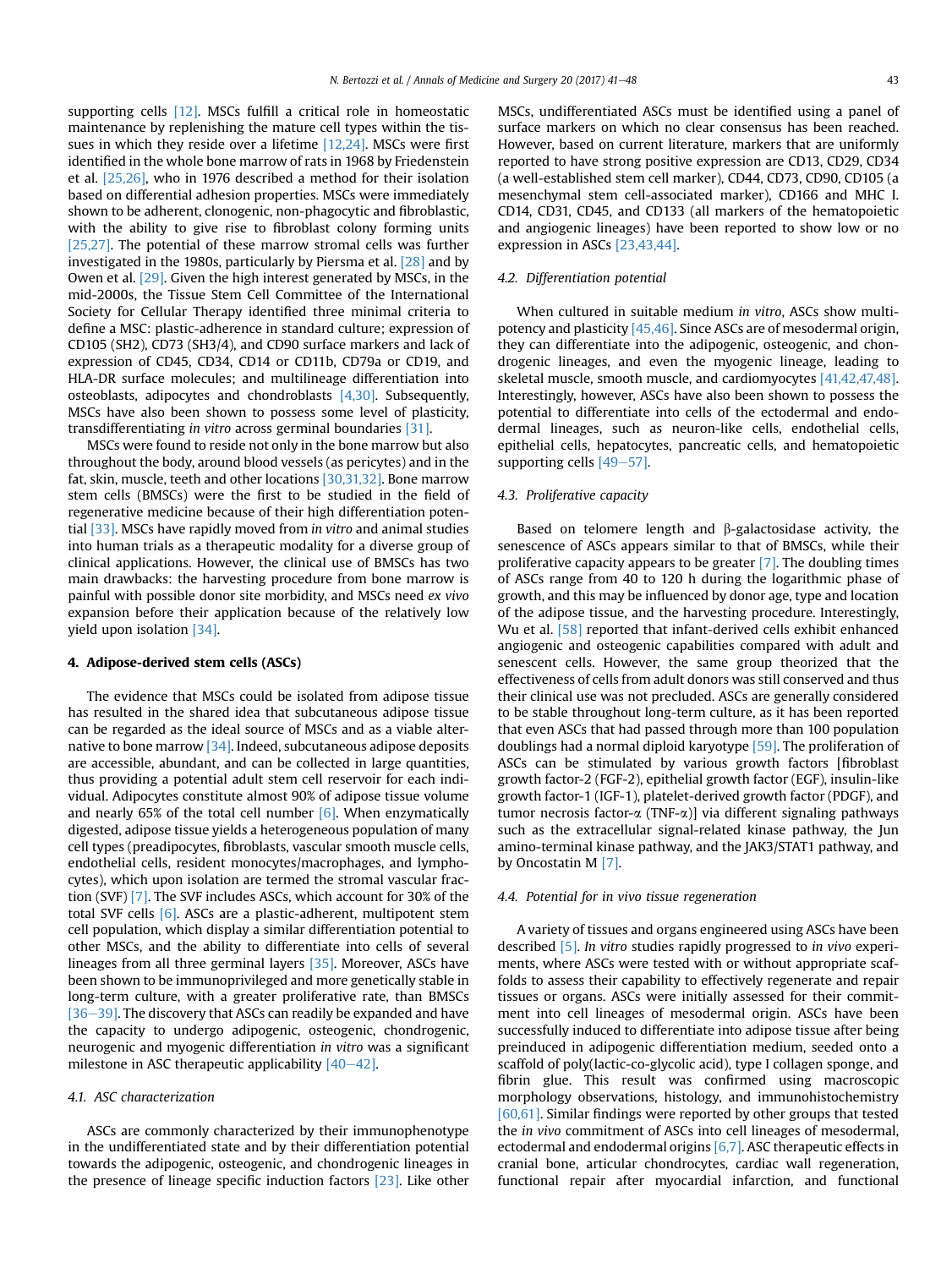improvement after stroke have all been investigated  $[62-66]$  $[62-66]$ .

# 4.5. Isolation process

In 1964, Martin Rodbell [\[67\]](#page-7-0) was the first to present a method for the in vitro isolation of mature adipocytes and adipogenic progenitors from rat fat tissue. In 2001, Zuk et al. [\[41,68\]](#page-6-0) were the first to isolate ASCs from adipose tissue after a liposuction procedure by means of existing enzymatic strategies. Since then, interest in ASCs has grown dramatically and several groups working independently have developed procedures to isolate and characterize them. However, it has emerged that, depending on the isolation process, 1 g of adipose tissue can yield an inconsistent number of ASCs. Mizuno et al. [\[69\]](#page-7-0) reported a yield of approximately  $5 \times 10^3$  stem cells for each gram of adipose tissue, which is 500-fold greater than the number of BMSCs in 1 g of bone marrow; Bouquest et al. [\[70\]](#page-7-0) reported a yield of  $1 \times 10^7$  ASCs from 300 mL of lipoaspirate. Francis et al. [\[71\]](#page-7-0) described a rapid collagenase-free isolation protocol with a yield of 2.5  $\times$  10<sup>5</sup> ASCs starting from 250 mL of lipoaspirate. Other studies have demonstrated that 1 g of adipose tissue can yield  $2 \times 10^6$  SVF cells, with 10% of these cells thought to be ASCs  $[72-74]$  $[72-74]$  $[72-74]$ .

The isolation process described by Zuk et al. [\[75\]](#page-7-0) has come to be the most commonly published method for ASC isolation. Briefly, the freshly harvested lipoaspirate is washed with sterile phosphate buffered solution to remove blood cells, saline and local anesthetics. Then, it is enzymatically digested using 0.075% collagenase type I, which subsequently must be inactivated by means of addition of an equal volume of Dulbecco's modified Eagle's medium containing 10% fetal bovine serum. Finally, red blood cell lysis is performed and the high-density ASC pellet is separated from the infranatant by centrifugation. Although the procedure has proven effective, it can be complex, expensive and time-consuming for clinical application, since the entire process takes an average of 2 h.

In 2016, Raposio et al.  $[76-78]$  $[76-78]$  $[76-78]$  described a method that was specifically designed for clinical application, which appeared easy, safe and fast (80 min), allowing collection of a ready-to-use ASC pellet. Just like previous isolation processes, first the adipose tissue was harvested by a standard liposuction procedure, and then the isolation process was carried out through both mechanical (centrifugation) and enzymatic (collagenase) means [\[78\].](#page-7-0) The entire process was performed in a closed-circuit system, which guaranteed sterility and the safety. Once an ASC pellet was obtained in this manner, Raposio and colleagues were able to inject it into the skin at the wound edges, as well as at the bottom of chronic skin ulcers, to promote wound-healing processes [\[79\]](#page-7-0). Based on a flow cytometric assay,  $9.06 \times 10^5$  (SD  $\pm$  6.6  $\times$  10<sup>5</sup>) ASCs were isolated from 100 mL of adipose tissue. ASCs accounted for 25.9% of the pelleted cells, which is a considerably higher yield compared with those reported in the literature [\[7\].](#page-6-0)

ASCs have come to be regarded as the ideal stem cell for regenerative clinical applications since their yield upon isolation is so high that they do not require extensive manipulation before delivery. Thus, there is no need for compliance with "cell manufacturing" in accordance with current Good Manufacturing Practice Guidelines [\[80\]](#page-7-0). These restrictions do not apply in the case of minimal manipulation [Regulation (EC) No 1394/2007 of the European Parliament and of the Council]. The isolation of ASCs by means of collagenase digestion in a clinical setting is not regarded as extensive manipulation and hence it is not prohibited in Europe where ASCs are considered as Advanced Therapy Medicinal Products [\[75\].](#page-7-0) Conversely, in the United States, enzymatically isolated ASCs are regarded as more than just minimally manipulated and are therefore classified as a drug. Consequently, their clinical application following enzymatic digestion is regulated by the Food and Drug Administration  $[81]$ . This implies the need for an Investigational New Drug application to be submitted by every surgeon who wishes to use enzymatically isolated ASCs in clinical settings. However, the clinical application of ASCs isolated using mechanical means during the same operative session falls under the jurisdiction of medical practice and is thus allowed. Therefore, the development of high-yield isolation processes for ASCs with minimal handling would be highly desirable for clinical applications [\[76\].](#page-7-0)

Several alternative isolation methods have been proposed which avoid enzymatic digestion completely, in keeping with the findings of Yoshimura et al.  $[82-86]$  $[82-86]$ . Yoshimura and co-workers found that a significant number of ASCs could be isolated from what they called the liposuction aspirate fluid, and although cell numbers were less than those obtained with enzymatic digestion, they were still enough to be used clinically without cell expansion. In the light of these findings, Francis et al. [\[71\]](#page-7-0) isolated cells capable of trilineage differentiation by mechanically separating the SVF directly from the lipoaspirate. Soon after, Bianchi et al. [\[86\]](#page-7-0) described a non-expanded, ready-to-use fat product obtained by pushing aspirated fat through size reduction filters while allowing waste products to exit in a closed system.

Raposio et al. [\[76\]](#page-7-0) also described an effective alternative procedure in which the isolation process was performed by mechanical means at a laminar airflow bench. Once the adipose tissue was harvested during a conventional tumescent liposuction, it was placed in a vibrating shaker at 600 vibrations per minute for 6 min and then centrifuged at 1600 rpm for 6 min so that the previously detached ASCs were collected into the resulting pellet at the bottom of each 10-mL test tube containing the lipoaspirate. The SVF was then collected using a pipette and added to a 10-mL Luer Lock syringe, ready to be injected. The entire isolation process lasted approximately 15 min and it yielded a mean of 5  $\times$  10<sup>5</sup> (SD:  $\pm$  $1 \times 10^5$ ) ASCs with 97% cell viability.

#### 4.6. ASCs in wound healing

Currently, ASCs are being investigated as a therapeutic strategy for a diverse group of pathological conditions, including hard-toheal wounds. Wound healing is not a series of individual and independent progressive steps, but a complex process involving inflammation, epithelialization, neoangiogenesis, proliferation, and collagen matrix formation [\[87\]](#page-7-0). This complex process is carried out and regulated by numerous growth factors, cytokines, and chemokines, such as transforming growth factor- $\beta$  (TGF- $\beta$ ), vascular endothelial growth factor (VEGF), platelet-derived growth factor (PDGF), granulocyte macrophage colony-stimulating factor, the interleukin family, EGF, FGF and TNF- $\alpha$  [\[88,89\]](#page-7-0). A reduction in the cytokines released by local inflammatory cells and decreased neovascularization are the main obstacles to healing processes. BMSCs and ASCs have been studied as potential solutions for these major issues. Both types of MSC have been shown to be effective in enhancing wound healing by modulating the immune response, secreting paracrine factors, and promoting therapeutic angiogenesis, thereby providing the building blocks for wound regeneration [\[90\]](#page-7-0). Given their higher isolation yield, ease of harvest and abundance, ASCs are more clinically attractive and have generated interest as the most favored cell type for wound repair and regeneration [\[91\].](#page-7-0) It has been demonstrated that ASCs not only have potential for stimulating angiogenesis, but may also function in situ as pericytes providing vascular stability, and can communicate with endothelial cells in response to environmental stimuli [\[92\]](#page-7-0). As a consequence of a newly re-established blood supply, hard-to-heal wounds can obtain the necessary support for wound recovery.

In a rat ischemic hind-limb model, the intravenous or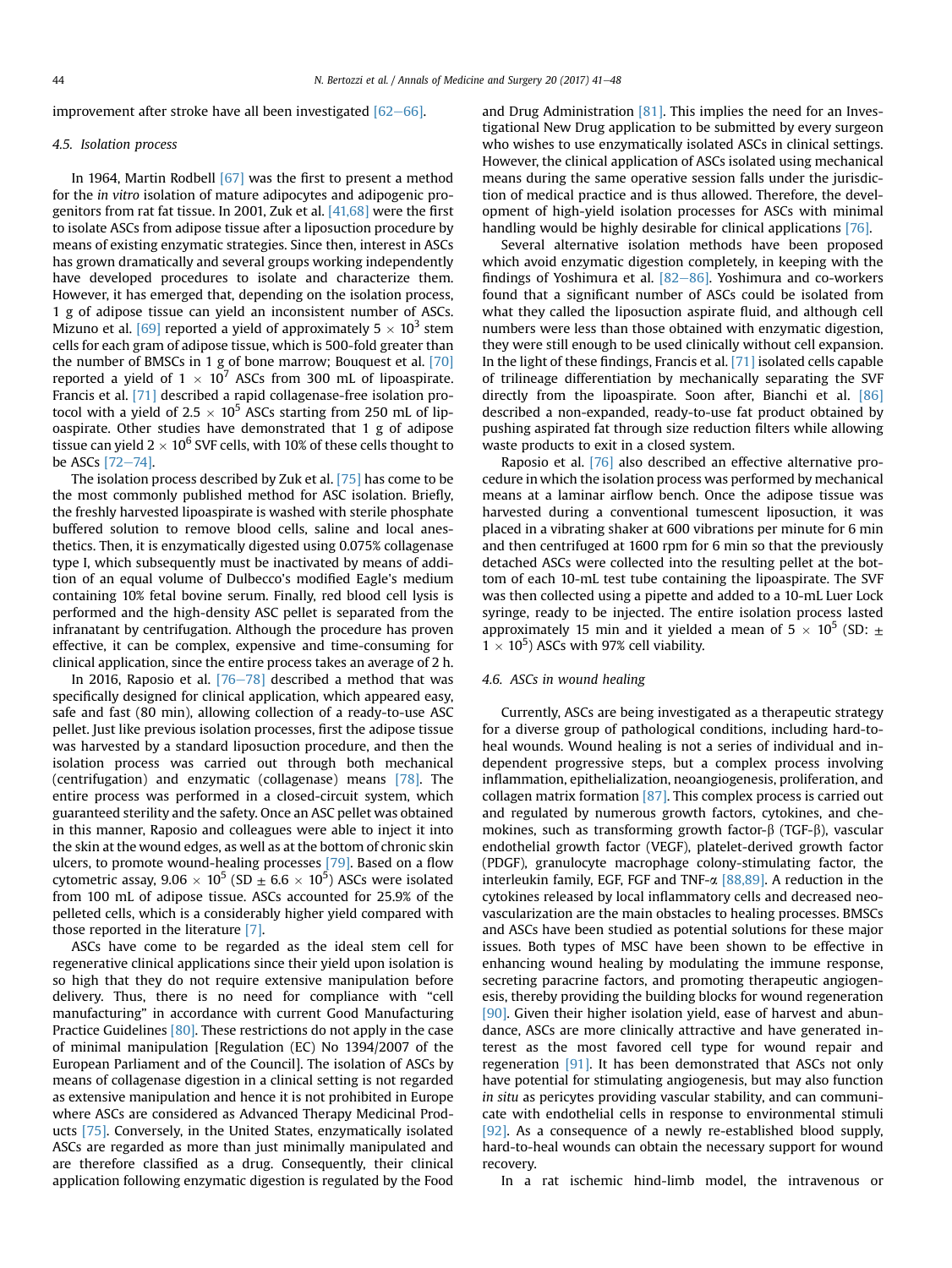intramuscular administration of CD31-negative ASCs dramatically improved the vascular supply [\[93,94\].](#page-7-0) This mechanism is accounted for by both the direct differentiation of ASCs into endothelial cells and the indirect paracrine effects of ASCs, which secrete angiogenic growth factors. Consistent with the results of the ischemic hindlimb study, the survival area of an ischemic skin flap can also be increased by local injection of autologous ASCs into the skin flap [\[95\].](#page-7-0) Further studies performed by the same research group showed that skin ulcers in diabetic mice were repaired using autologous ASCs, indicating that ASCs can be used to treat skin ulcers, even in patients with diabetes [\[96\].](#page-7-0) Marino et al. [\[97\]](#page-7-0) employed ASC therapy in the chronic skin ulcers of patients with peripheral artery disease, gaining encouraging results. In fact, skin ulcers may accompany critical limb ischemia, but even after successful revascularization, they still may not heal and often require special treatment. Several studies have adopted an approach based on the concept of improving the vascularization of ischemic limbs so that perfusion increases sufficiently to promote wound healing, reduce the pain at rest, and allow limb salvation  $[98]$ . In these studies, ASCs were delivered mainly using multiple intramuscular injections and intra-arterial or intravenous administration [\[99\]](#page-7-0). It emerged that after cell implantation, perfusion was increased in the treated limbs, as confirmed by improvements in ankle-brachial index, transcutaneous oximetry (TcpO<sub>2</sub>), rest pain and pain-free walking distance, with a reduction in amputation rates. In a stillunpublished pilot study, Raposio and co-workers successfully treated seven patients presenting with ischemic ulcers of the lower limb with topical ASC administration. All patients were affected either by diabetes, peripheral artery disease, or both and were candidates for amputation. All patients were completely healed, with or without undergoing percutaneous transluminal angioplasty, and hence avoided limb amputation. Moreover, both Laser Doppler Flowmetry and  $TcpO<sub>2</sub>$  values showed perilesional improvements in oxygenation and perfusion during the follow-up, validating the effectiveness of ASCs in inducing angiogenesis. The same group also reported successful treatment of 21 chronic wounds of the lower limb using a combination of ASCs and plateletrich-plasma (PRP) [\[79\].](#page-7-0) Compared with the 31 chronic wounds of the control group that were treated using standard wound care, the experimental group showed a significantly higher wound closure rate, resulting in faster recovery. Indeed, PRP combined with ASCs might act synergistically because of the degranulation of the platelet a-granules, which contain various growth factors such as PDGF-BB, TGF- $\beta$ 1, VEGF and EGF. Moreover, when the PRP is activated by adding calcium gluconate and thrombin, a fibrin matrix is generated, providing a scaffold for the ASCs [\[100\].](#page-7-0) Numerous studies have demonstrated that ASCs may benefit from an appropriate scaffold, which can provide a 3D architecture to enhance cell behavior. In fact, a cell-seeded matrix can deliver stem cells directly where needed in the ischemic tissue and can also facilitate the infiltration of native cellular agents including fibroblasts and vascular tissue [\[92\].](#page-7-0) Several biomaterials have been tested in this regard, and particular attention has been given to materials derived from the extracellular matrix [\[101\].](#page-7-0) Skin substitutes appear to provide an optimal 3D scaffold for the delivery of ASCs to the wound site. In this regard, human acellular dermal matrix (ADM), silk fibroin-chitosan scaffolds, and atelocollagen matrix have been studied for their potential to assist the integration between local tissue and the graft [\[102\]](#page-7-0). Unlike synthetic materials, ADM possesses favorable handling properties and resistance to infection, as well as facilitating local cell infiltration and revascularization through integration at the wound site [\[103,104\].](#page-7-0) Altman et al. [\[105\]](#page-7-0) applied an ADM scaffold seeded with ASCs at a wound site and observed a significant improvement in wound healing and an increased local retention of ASCs, which enhanced the

#### microvascular network, leading to tissue regeneration.

# 4.7. Mechanism of action

Although ASCs have been shown to be effective in the treatment of acute and chronic wounds in preclinical and clinical settings, their exact mechanism of action is still under investigation. ASCs have been found to initiate or enhance tissue regeneration through two main mechanisms, either by differentiating into skin cells, or by secretion of paracrine factors which downregulate the inflammatory response [\[91\].](#page-7-0) The primary mechanism is thought to be paracrine secretion, which leads to subsequent differentiation of the stem cells into endothelial cells, fibroblasts, or keratinocytes. Moreover, ASCs may modulate the "stem cell niche" of the host by stimulating the recruitment of endogenous stem cells and promoting their differentiation along the required lineage pathway. ASCs have also been shown to possess antioxidant effects during wound healing [\[106\]](#page-7-0).

# 4.8. Differentiation or transdifferentiation

Topical administration of ASCs on ulcers is effective in enhancing wound closure, mainly through neovascularization and epithelialization, as demonstrated through the in vivo application of ASCs in rat, pig, and mouse wounds [\[91\]](#page-7-0). Tamarat et al. [\[107\]](#page-7-0) showed enhanced healing in physiological and pathological wounds in mice, where green fluorescent protein-positive ASCs were demonstrated to differentiate in situ into endothelial cells and keratinocytes. Huang et al. [\[108\]](#page-7-0) also reported similar findings. They created a rat model of radiation-induced acute wounds that they treated with ASCs cultured in vitro. Wound healing was enhanced, but, more importantly, a histological examination of the wound edge and an immunoblot analysis of the re-epithelialization region suggested that ASCs promoted angiogenesis, either by acting directly as angiogenesis promoters or by differentiating into endothelial cells. Moreover, Nie et al. [\[109\]](#page-7-0) reported an in vivo animal model in which ASCs were shown to differentiate in situ into keratinocytes, aiding an epithelialization process. The same group also demonstrated spontaneous ASC differentiation into a vascular endothelial phenotype that led to newly formed capillaries. Trak-tuev et al. <a>[\[110\]](#page-7-0)</a> reported that ASCs could be found as pericytes around newly formed blood vessels, providing vascular stability. Additional studies have shown that ASCs seeded onto a biomaterial, such as a silk fibroin-chitosan scaffold, transformed into fibrovascular, endothelial, and epithelial elements of repaired tissue [\[91\].](#page-7-0) These studies have indicated that ASCs not only secrete pro-healing factors but also directly take part in the healing process and act on the local environment.

Transdifferentiation of ASCs into skin cells has not been exten-sively investigated; however, Trottier et al. [\[111\]](#page-7-0) recently reported to replace skin substitutes that commonly use dermal fibroblasts, with ASCs. This cell replacement strategy led to a trilayered skin that consisted of the epidermis, dermis, and hypodermis. Coculture experiments performed by Kim et al. [\[112\]](#page-7-0) showed that the proliferation of fibroblasts was boosted by direct cell-cell contact between ASCs and human dermal fibroblasts. As a consequence, there was both up- and downregulation of certain factors with the expression of collagen type I and III and fibronectin being increased 1000-fold in the cocultures, whereas MMP-1 was downregulated.

# 4.9. Paracrine action

A wide range of cytokines and factors are known to be involved in the beneficial interaction between ASCs and other cells. It is likely because of their paracrine secretion during wound repair that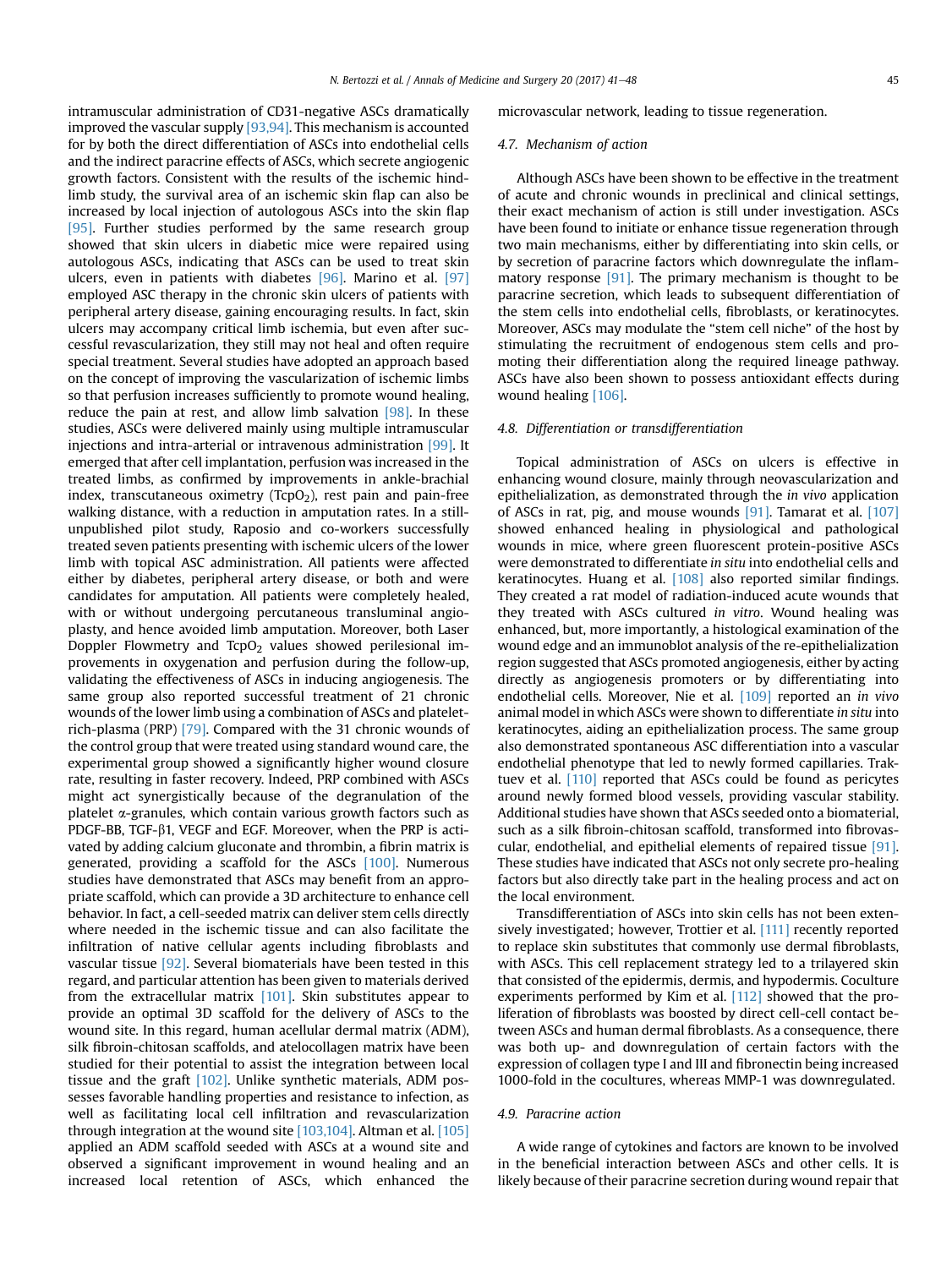<span id="page-5-0"></span>ASCs can stimulate recruitment, migration and proliferation of endogenous cells in the wound environment. Therefore, ASCs can stimulate angiogenesis, epithelialization, and wound remodeling.

The angiogenic support provided by ASCs can be regarded as a predominant effect since the reestablishment of blood supply is mandatory for the recovery of damaged tissues in non-healing wounds [\[15,113\]](#page-6-0).

It is known that ASCs express and secrete cytokines which are important for angiogenesis, such as stromal cell-derived factor 1 (SDF-1), VEGF, PDGF-BB, basic FGF, Ang-1, IGF-1, matrix metalloproteinases, IL-6, and IL-8 [\[15\].](#page-6-0) VEGF is the most effective and specific growth factor that regulates angiogenic processes, and it can stimulate the mobilization, recruitment, and migration of progenitor endothelial cells, accelerating the onset of angiogenesis [\[114\].](#page-7-0) Nie et al. [\[109\]](#page-7-0) demonstrated that ASCs secrete angiogenic cytokines in vitro and in vivo, including VEGF, HGF, and FGF-2. SDF-1 activity is essential for endothelial cell survival, vascular branching, and pericyte recruitment. SDF-1a is not only a mobilization signal capable of recruiting CXC chemokine receptor type 4-positive progenitor cells into hypoxic tissues, but it also recruits pericytes and smooth muscle cells that stabilize and mature newly formed blood vessels [\[115\].](#page-7-0) Ang-1 inhibits pericyte apoptosis and interacts with the Tie-2 receptor, recruiting pericytes for the maturation of new blood vessels, while FGF may also play a key role in maintaining vascular integrity. The levels of VEGF and/or HGF secreted by ASCs can be induced by exposure of the cells to hypoxia, growth and differentiation factors, TNF- $\alpha$ , FGF, EGF, and ascorbate [\[91\].](#page-7-0) Moreover, Zografou et al. [\[116\]](#page-7-0) reported that the transplantation of ASCs can enhance skin graft survival through the secretion of growth factors such as VEGF and TGF-b3, which inhibits scarring and promotes better collagen organization in vivo, regulating wound re-epithelialization. The same group demonstrated increased collagen density as a result of the ASC paracrine effect on collagen production and secretion.

#### 4.10. Immunomodulation

Most chronic wounds fail to heal since they remain in a chronic inflammatory state. Thus, reducing the inflammatory response may improve wound healing. ASCs have been shown to modulate monocytes/macrophages, dendritic cells, T-cells, and B-cells in terms of adaptive immunity. However, the mechanisms underlying the immunosuppressive effects of ASCs are still unclear [\[91\]](#page-7-0).

ASCs can interact with monocytes, granulocytes, and melanoma cells through expression of Thy-1, an inflammation-dependent adhesion molecule. In vitro, ASC cell-cell binding and paracrine signaling can suppress immunity by inhibiting the proliferation of activated lymphocytes [\[117\]](#page-7-0). In vivo, expanded ASCs have demonstrated immunosuppressive properties in mice, alleviating graftversus-host disease, colitis, and arthritis [\[6\]](#page-6-0). ASCs exert their immunoregulatory effects mainly through the secretion of paracrine factors. Indeed, oxidative stress induces ASCs to secrete TGF-b, which promotes premature T helper (Th) differentiation toward regulatory T cells. Consequently, the Th1 inflammatory response is downregulated, promoting immune tolerance. ASCs also secrete galectin-1 and -3, which are essential in T-cell suppression, and metabolize L-arginine, limiting its bioavailability, thereby reducing T-cell proliferation and function [\[6\].](#page-6-0)

Moreover, once ASCs are activated by monocytes and leukocytes at sites of injury, nitric oxide, prostaglandin E2, indolamine 2,3 dioxygenase and IL-6 can all be secreted. These soluble molecules can regulate many components of the immune system: cytotoxic Tcell proliferation and development and B-lymphocyte differentiation into plasma cells are prevented, and dendritic cell differentiation, maturation and function are hindered [\[118\].](#page-7-0)

#### 5. Conclusions

Since ASCs were first isolated in 2001 by Zuk et al. [\[41\],](#page-6-0) stem cell therapy has gained a prominent and promising role in the future of wound healing and much has been done to thoroughly understand ASC biology [\[119\]](#page-7-0). To date, ASCs have mainly been studied in vitro and in vivo in animal models, and only a few clinical trials have been reported in the literature. The preliminary results reported so far are promising, and from a practical standpoint the clinical application of ASCs in wound healing seems effective and safe, even if it is currently in its early stages. However, further research is needed: the mechanism of action of ASCs is still not completely understood, and the isolation protocol and delivery system must be improved. The combination of ASCs with PRP and 3D scaffolds seeded with stem cells seems to be a step forward in the field of regenerative medicine since these strategies may have the potential to enhance the proangiogenic effects of the stem cells. Stem cell therapy is a new and noteworthy chapter in the history of plastic and regenerative surgery and it is a shared hope that ASCs may soon become a readily available tool for the treatment of hard-to-heal wounds. However, to turn that hope into a reality, further research and evaluation of the literature are mandatory, so that evidence of safety and effectiveness may inform clinical practice.

#### Ethical approval

Nothing to declare.

# Sources of funding

Nothing to declare.

# Author contribution

Dr. Bertozzi Nicolo', writing. Dr. Simonacci Francesco, data collections. Dr. Grieco Michele Pio, data collections. Prof. Eugenio Grignaffini, data collections. Prof. Raposio Edoardo, study design.

### Conflicts of interest

The authors declares that there is no conflict of interest regarding the publication of this paper.

#### Guarantor

Dr. Bertozzi Nicolo'. Dr. Simonacci Francesco. Dr. Grieco Michele Pio. Prof. Grignaffini Eugenio. Prof. Raposio Edoardo.

# Consent

Nothing to declare.

# Registration of research studies

Not needed.

# References

[1] [D.J. Margolis, W. Bilker, J. Santanna, et al., Venous leg ulcer: incidence and](http://refhub.elsevier.com/S2049-0801(17)30238-8/sref1) [prevalence in the elderly, J. Am. Acad. Dermatol. 46 \(2002\) 381](http://refhub.elsevier.com/S2049-0801(17)30238-8/sref1)-[386.](http://refhub.elsevier.com/S2049-0801(17)30238-8/sref1)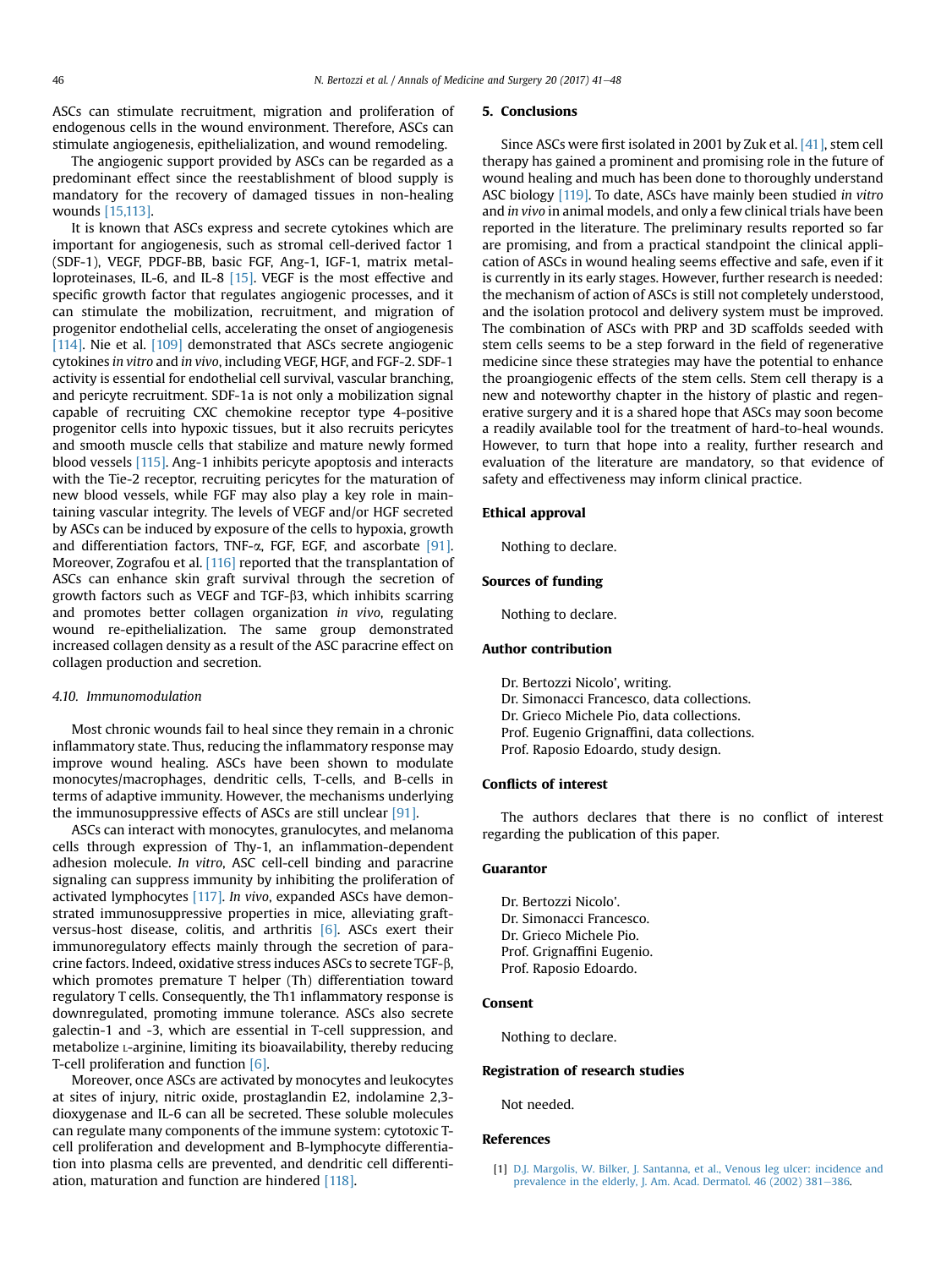- <span id="page-6-0"></span>[2] [J. Cornwall, C. Dor](http://refhub.elsevier.com/S2049-0801(17)30238-8/sref2)é[, J.D. Lewis, Leg ulcers: epidemiology and aetiology, Br. J.](http://refhub.elsevier.com/S2049-0801(17)30238-8/sref2) [Surg. 73 \(2005\) 693](http://refhub.elsevier.com/S2049-0801(17)30238-8/sref2)-[696](http://refhub.elsevier.com/S2049-0801(17)30238-8/sref2).
- [3] [D.R. Bickers, H.W. Lim, D. Margolis, et al., The burden of skin diseases: 2004 a](http://refhub.elsevier.com/S2049-0801(17)30238-8/sref3) [joint project of the american academy of dermatology association and the](http://refhub.elsevier.com/S2049-0801(17)30238-8/sref3) [society for Investigative dermatology, J. Am. Acad. Dermatol. 55 \(2006\)](http://refhub.elsevier.com/S2049-0801(17)30238-8/sref3)  $490 - 500$  $490 - 500$
- [4] [M. Dominici, K. Le Blanc, I. Mueller, et al., Minimal criteria for de](http://refhub.elsevier.com/S2049-0801(17)30238-8/sref4)fining [multipotent mesenchymal stromal cells. The International Society for](http://refhub.elsevier.com/S2049-0801(17)30238-8/sref4) [Cellular Therapy position statement, Cytother 8 \(2006\) 315](http://refhub.elsevier.com/S2049-0801(17)30238-8/sref4)-[317.](http://refhub.elsevier.com/S2049-0801(17)30238-8/sref4)
- [5] [L. Gould, P. Abadir, H. Brem, et al., Chronic wound repair and healing in older](http://refhub.elsevier.com/S2049-0801(17)30238-8/sref5) adults: current status and future research, Wound Rep. Reg.  $23(2015)$  1–[13](http://refhub.elsevier.com/S2049-0801(17)30238-8/sref5).
- [6] [L.E. Kokai, K. Marra, J.P. Rubin, Adipose stem cells: biology and clinical ap](http://refhub.elsevier.com/S2049-0801(17)30238-8/sref6)plications for tissue repair and regeneration, Trans. Res.  $163$  (2014) 399 $-408$  $-408$ .
- [7] [H. Mizuno, M. Tobita, A.C. Uysal, Concise review: adipose-derived stem cells](http://refhub.elsevier.com/S2049-0801(17)30238-8/sref7) [as a novel tool for future regenerative medicine, Stem Cell 30 \(2012\)](http://refhub.elsevier.com/S2049-0801(17)30238-8/sref7) [804](http://refhub.elsevier.com/S2049-0801(17)30238-8/sref7)-[810.](http://refhub.elsevier.com/S2049-0801(17)30238-8/sref7)
- [8] [M. Mimeault, R. Hauke, S.K. Batra, Stem cells: a revolution in therapeutics](http://refhub.elsevier.com/S2049-0801(17)30238-8/sref8)  [recent advances in stem cell biology and their therapeutic applications in](http://refhub.elsevier.com/S2049-0801(17)30238-8/sref8) [regenerative medicine and cancer therapies, Clin. Pharmacol. Ther. 82 \(2007\)](http://refhub.elsevier.com/S2049-0801(17)30238-8/sref8)  $252 - 264$  $252 - 264$
- [9] [J.M. Gimble, A.J. Katz, B.A. Bunnell, Adipose-derived stem cells for regener](http://refhub.elsevier.com/S2049-0801(17)30238-8/sref9)ative medicine, Circ. Res.  $100 (2007) 1249 - 1260$  $100 (2007) 1249 - 1260$ .
- [10] [J.M. Gimble, Adipose tissue-derived therapeutics, Expert Opin. Biol. Ther. 3](http://refhub.elsevier.com/S2049-0801(17)30238-8/sref10)  $(2003)$  705 $-713$  $-713$ .
- [11] [T. Asahara, A. Kawamoto, Endothelial progenitor cells for postnatal vascu](http://refhub.elsevier.com/S2049-0801(17)30238-8/sref11)logenesis, Am. J. Physiol. Cell Physiol.  $287$  (2004) C572-[C579.](http://refhub.elsevier.com/S2049-0801(17)30238-8/sref11)
- [12] [M. Mimeault, S.K. Batra, Recent advances on the signi](http://refhub.elsevier.com/S2049-0801(17)30238-8/sref12)ficance of stem cells in tissue regeneration and cancer therapies, Stem Cell  $24$  (2006)  $2319-2345$ .
- [13] [A. Trounson, The production and directed differentiation of human embry](http://refhub.elsevier.com/S2049-0801(17)30238-8/sref13)[onic stem cells, Endocr. Rev. 27 \(2006\) 208](http://refhub.elsevier.com/S2049-0801(17)30238-8/sref13)-[219.](http://refhub.elsevier.com/S2049-0801(17)30238-8/sref13)
- [14] [A. Behfar, et al., Cardiopoietic programming of embryonic stem cells for](http://refhub.elsevier.com/S2049-0801(17)30238-8/sref14) [tumor-free heart repair, J. Exp. Med. 204 \(2007\) 405](http://refhub.elsevier.com/S2049-0801(17)30238-8/sref14)-[420](http://refhub.elsevier.com/S2049-0801(17)30238-8/sref14).
- [15] [D.C. Wu, A.S. Byod, K.J. Wood, Embryonic stem cell transplantation: potential](http://refhub.elsevier.com/S2049-0801(17)30238-8/sref15) [applicability in cell replacement therapy and regenerative medicine, Front.](http://refhub.elsevier.com/S2049-0801(17)30238-8/sref15) [Biosci. 12 \(2007\) 4525](http://refhub.elsevier.com/S2049-0801(17)30238-8/sref15)-[4535.](http://refhub.elsevier.com/S2049-0801(17)30238-8/sref15)
- [16] [N. Lenoir, Europe confronts the embryonic stem cell research challenge,](http://refhub.elsevier.com/S2049-0801(17)30238-8/sref16) [Science 287 \(2000\) 1425](http://refhub.elsevier.com/S2049-0801(17)30238-8/sref16)-[1427](http://refhub.elsevier.com/S2049-0801(17)30238-8/sref16).
- [17] [U. Ben-David, N. Benvenisty, The tumorigenicity of human embryonic and](http://refhub.elsevier.com/S2049-0801(17)30238-8/sref17) [induced pluripotent stem cells, Nat. Rev. Cancer 11 \(2011\) 268](http://refhub.elsevier.com/S2049-0801(17)30238-8/sref17)-[277](http://refhub.elsevier.com/S2049-0801(17)30238-8/sref17).
- [18] [W.E. Lowry, L. Richter, R. Yachechko, et al., Generation of human induced](http://refhub.elsevier.com/S2049-0801(17)30238-8/sref18) pluripotent stem cells from dermal fi[broblasts, Proc. Natl. Acad. Sci. 105](http://refhub.elsevier.com/S2049-0801(17)30238-8/sref18)  $(2008)$  2883-2888
- [19] [C. Takenaka, N. Nishishita, N. Takada, et al., Effective generation of iPS cells](http://refhub.elsevier.com/S2049-0801(17)30238-8/sref19) [from CD34](http://refhub.elsevier.com/S2049-0801(17)30238-8/sref19)+ [cord blood cells by inhibition of p53, Exp. Hematol. 38 \(2010\)](http://refhub.elsevier.com/S2049-0801(17)30238-8/sref19)  $154 - 162$  $154 - 162$  $154 - 162$
- [20] [P. Phanthong, H. Raveh-Amit, T. Li, et al., Is aging a barrier to reprogram](http://refhub.elsevier.com/S2049-0801(17)30238-8/sref20)[ming? Lessons from induced pluripotent stem cells, Biogerontology 14](http://refhub.elsevier.com/S2049-0801(17)30238-8/sref20)  $(2013)$  591-[601](http://refhub.elsevier.com/S2049-0801(17)30238-8/sref20).
- [21] [K. Takahashi, S. Yamanaka, Induction of pluripotent stem cells from mouse](http://refhub.elsevier.com/S2049-0801(17)30238-8/sref21) embryonic and adult fibroblast cultures by defi[ned factors, Cell 126 \(2006\)](http://refhub.elsevier.com/S2049-0801(17)30238-8/sref21) [663](http://refhub.elsevier.com/S2049-0801(17)30238-8/sref21)-[676](http://refhub.elsevier.com/S2049-0801(17)30238-8/sref21).
- [22] [F. Gonzalez, M. Barragan Monasterio, G. Tiscornia, et al., Generation of](http://refhub.elsevier.com/S2049-0801(17)30238-8/sref22) [mouse-induced pluripotent stem cells by transient expression of a single](http://refhub.elsevier.com/S2049-0801(17)30238-8/sref22) [nonviral polycistronic vector, Proc. Natl. Acad. Sci. 106 \(2009\) 8918](http://refhub.elsevier.com/S2049-0801(17)30238-8/sref22)-[8922.](http://refhub.elsevier.com/S2049-0801(17)30238-8/sref22)
- [23] [B. Lindroos, R. Suuronen, S. Miettinen, The potential of adipose stem cells in](http://refhub.elsevier.com/S2049-0801(17)30238-8/sref23) Regenerative medicine, Stem Cell Rev.  $7(2011)$  269-[291.](http://refhub.elsevier.com/S2049-0801(17)30238-8/sref23)
- [24] [Kajstura J. LeriA, P. Anversa, Cardiac stem cells and mechanisms of](http://refhub.elsevier.com/S2049-0801(17)30238-8/sref24) [myocardial regeneration, Physiol. Rev. 85 \(2005\) 1373](http://refhub.elsevier.com/S2049-0801(17)30238-8/sref24)-[1416.](http://refhub.elsevier.com/S2049-0801(17)30238-8/sref24)
- [25] [A.J. Friedenstein, K.V. Petrakova, A.I. Kurolesova, et al., Heterotopic of bone](http://refhub.elsevier.com/S2049-0801(17)30238-8/sref25) [marrow. Analysis of precursor cells for osteogenic and hematopoietic tissues,](http://refhub.elsevier.com/S2049-0801(17)30238-8/sref25) Transplantation  $6(1968)$  230-[247](http://refhub.elsevier.com/S2049-0801(17)30238-8/sref25).
- [26] [A.J. Friedenstein, Precursor cells of mechanocytes, Int. Rev. Cytol. 47 \(1976\)](http://refhub.elsevier.com/S2049-0801(17)30238-8/sref26)  $327 - 359.$  $327 - 359.$  $327 - 359.$  $327 - 359.$
- [27] [D.M. Patel, J. Shah, A.S. Srivastava, Therapeutic potential of mesenchymal](http://refhub.elsevier.com/S2049-0801(17)30238-8/sref27) [stem cells in regenerative medicine, Stem Cell Int. 49 \(2013\) 21](http://refhub.elsevier.com/S2049-0801(17)30238-8/sref27)-[28](http://refhub.elsevier.com/S2049-0801(17)30238-8/sref27).
- [28] [A.H. Piersma, K.G. Brockbank, R.E. Ploemacher, et al., Characterization of](http://refhub.elsevier.com/S2049-0801(17)30238-8/sref28) fi[broblastic stromal cells from murine bone marrow, Exp. Hematol. 13 \(1985\)](http://refhub.elsevier.com/S2049-0801(17)30238-8/sref28)  $237 - 243.$  $237 - 243.$  $237 - 243.$  $237 - 243.$
- [29] M. Owen, Marrow stromal stem cells, J. Cel. Sci. (Suppl.  $10$ ) (1988) 63-[76.](http://refhub.elsevier.com/S2049-0801(17)30238-8/sref29)
- [30] [J.E. Brinchmann, Expanding autologous multipotent mesenchymal bone](http://refhub.elsevier.com/S2049-0801(17)30238-8/sref30) [marrow stromal cells, J. Neurol. Sci. 265 \(2008\) 127](http://refhub.elsevier.com/S2049-0801(17)30238-8/sref30)-[130.](http://refhub.elsevier.com/S2049-0801(17)30238-8/sref30)
- [31] [G.P. Donald, J.P. Darwin, Concise review: mesenchymal stem/multipotent](http://refhub.elsevier.com/S2049-0801(17)30238-8/sref31) [stromal cells: the state of transdifferentiation and modes of tissue repair](http://refhub.elsevier.com/S2049-0801(17)30238-8/sref31)  [current views, Stem Cell 25 \(2007\) 2896](http://refhub.elsevier.com/S2049-0801(17)30238-8/sref31)-[2902.](http://refhub.elsevier.com/S2049-0801(17)30238-8/sref31)
- [32] [B. Lindroos, K. M](http://refhub.elsevier.com/S2049-0801(17)30238-8/sref32)äenpää, T. Ylikomi, et al., Characterisation of human dental stem cells and buccal mucosa fi[broblasts, Biochem. Biophys. Res. Commun.](http://refhub.elsevier.com/S2049-0801(17)30238-8/sref32) [368 \(2008\) 329](http://refhub.elsevier.com/S2049-0801(17)30238-8/sref32)-[335.](http://refhub.elsevier.com/S2049-0801(17)30238-8/sref32)
- [33] [R.K. Jaiswal, N. Jaiswal, S.P. Bruder, et al., Adult human mesenchymal stem](http://refhub.elsevier.com/S2049-0801(17)30238-8/sref33) [cell differentiation to the osteogenic or adipogenic lineage is regulated by](http://refhub.elsevier.com/S2049-0801(17)30238-8/sref33) [mitogen- activated protein kinase, J. Bio. Chem. 275 \(2000\) 9645](http://refhub.elsevier.com/S2049-0801(17)30238-8/sref33)-[9652](http://refhub.elsevier.com/S2049-0801(17)30238-8/sref33).
- [34] [P.A. Zuk, Tissue engineering craniofacial defects with adult stem cells? Are](http://refhub.elsevier.com/S2049-0801(17)30238-8/sref34) [we ready yet? Pediatr. Res. 63 \(2008\) 478](http://refhub.elsevier.com/S2049-0801(17)30238-8/sref34)-[486](http://refhub.elsevier.com/S2049-0801(17)30238-8/sref34).
- [35] [S.R. Daher, B.H. Johnstone, D.G. Phinney, et al., Adipose stromal/stem cells:](http://refhub.elsevier.com/S2049-0801(17)30238-8/sref35) [basic and translational advances: the IFATS collection, Stem Cell 26 \(2008\)](http://refhub.elsevier.com/S2049-0801(17)30238-8/sref35) [2664](http://refhub.elsevier.com/S2049-0801(17)30238-8/sref35)-[2665.](http://refhub.elsevier.com/S2049-0801(17)30238-8/sref35)
- [36] [E. Gonzalez-Rey, M.A. Gonzalez, N. Varela, et al., Human adipose-derived](http://refhub.elsevier.com/S2049-0801(17)30238-8/sref36) mesenchymal stem cells reduce infl[ammatory and T cell responses and](http://refhub.elsevier.com/S2049-0801(17)30238-8/sref36) [induce regulatory T cells in vitro in rheumatoid arthritis, Ann. Rheum. Dis. 69](http://refhub.elsevier.com/S2049-0801(17)30238-8/sref36)  $(2010)$   $241 - 248$  $241 - 248$ .
- [37] [L.A. Meza-Zepeda, A. Noer, J.A. Dahl, et al., High-resolution analysis of genetic](http://refhub.elsevier.com/S2049-0801(17)30238-8/sref37) [stability of human adipose tissue stem cells cultured to senescence, J. Cel.](http://refhub.elsevier.com/S2049-0801(17)30238-8/sref37) [Mol. Med. 12 \(2008\) 553](http://refhub.elsevier.com/S2049-0801(17)30238-8/sref37)-[563.](http://refhub.elsevier.com/S2049-0801(17)30238-8/sref37)
- [38] [A.A. Salibian, A.D. Widgerow, M. Abrouk, et al., Stem cells in plastic surgery: a](http://refhub.elsevier.com/S2049-0801(17)30238-8/sref38) [review of current clinical and translational applications, Arch. Plast. Surg. 40](http://refhub.elsevier.com/S2049-0801(17)30238-8/sref38)  $(2013) 666 - 675.$  $(2013) 666 - 675.$  $(2013) 666 - 675.$  $(2013) 666 - 675.$
- [39] [J.A. Dahl, S. Duggal, N. Coulston, et al., Genetic and epigenetic instability of](http://refhub.elsevier.com/S2049-0801(17)30238-8/sref39) [human bone marrow mesenchymal stem cells expanded in autologous](http://refhub.elsevier.com/S2049-0801(17)30238-8/sref39) [serum or fetal bovine serum, Int. J. Dev. Biol. 52 \(2008\) 1033](http://refhub.elsevier.com/S2049-0801(17)30238-8/sref39)-[1042](http://refhub.elsevier.com/S2049-0801(17)30238-8/sref39).
- [40] [J. Gimble, F. Guilak, Adipose-derived adult stem cells: isolation, character](http://refhub.elsevier.com/S2049-0801(17)30238-8/sref40)[ization, and differentiation potential, Cytotherapy 5 \(2003\) 362](http://refhub.elsevier.com/S2049-0801(17)30238-8/sref40)-[369](http://refhub.elsevier.com/S2049-0801(17)30238-8/sref40).
- [41] [P.A. Zuk, M. Zhu, H. Mizuno, et al., Multilineage cells from human adipose](http://refhub.elsevier.com/S2049-0801(17)30238-8/sref41) tissue: implications for cell-based therapies. Tissue Eng. 7 (2001) 211-[228](http://refhub.elsevier.com/S2049-0801(17)30238-8/sref41).
- [42] [P.A. Zuk, M. Zhu, P. Ashjian, et al., Human adipose tissue is a source of](http://refhub.elsevier.com/S2049-0801(17)30238-8/sref42) multipotent stem cells, Mol. Biol. Cell 13  $(2002)$   $4279-4295$ .
- [43] [K. Yoshimura, T. Shiguera, D. Matsumoto, et al., Characterization of freshly](http://refhub.elsevier.com/S2049-0801(17)30238-8/sref43) [isolated and cultured cells derived from the fatty and](http://refhub.elsevier.com/S2049-0801(17)30238-8/sref43) fluid portions of [liposuction aspirates, J. Cell Physiol. 208 \(2006\) 64](http://refhub.elsevier.com/S2049-0801(17)30238-8/sref43)-[76.](http://refhub.elsevier.com/S2049-0801(17)30238-8/sref43)
- [44] [P.C. Sachs, M.P. Francis, M. Zhao, et al., De](http://refhub.elsevier.com/S2049-0801(17)30238-8/sref44)fining essential stem cell charac[teristics in adipose-derived stromal cells extracted from distint anatomical](http://refhub.elsevier.com/S2049-0801(17)30238-8/sref44) [sites, Cell Tissue Res. 349 \(2012\) 505](http://refhub.elsevier.com/S2049-0801(17)30238-8/sref44)-[515.](http://refhub.elsevier.com/S2049-0801(17)30238-8/sref44)
- [45] [E. Raposio, C. Guida, I. Baldelli, et al., Characterization and induction of hu](http://refhub.elsevier.com/S2049-0801(17)30238-8/sref45)[man pre-adipocytes, Tox. Vitro 21 \(2007\) 330](http://refhub.elsevier.com/S2049-0801(17)30238-8/sref45)-[334.](http://refhub.elsevier.com/S2049-0801(17)30238-8/sref45)
- [46] [E. Raposio, C. Guida, R. Coradeghini, et al., In vitro polydeoxyribonucleotide](http://refhub.elsevier.com/S2049-0801(17)30238-8/sref46) [effects on human pre-adipocytes, Cell Prolif. 41 \(2008\) 739](http://refhub.elsevier.com/S2049-0801(17)30238-8/sref46)-[754.](http://refhub.elsevier.com/S2049-0801(17)30238-8/sref46)
- [47] [L.V. Rodrigues, Z.G. Alfonso, R. Zhang, J. Leung, B. Wu, L.J. Ignarro, Clonogenic](http://refhub.elsevier.com/S2049-0801(17)30238-8/sref47) [multipotent stem cells in human adipose tissue differentiate into functional](http://refhub.elsevier.com/S2049-0801(17)30238-8/sref47) [smooth muscle cells, Proc. Natl. Acad. Sci. 103 \(2006\) 12167](http://refhub.elsevier.com/S2049-0801(17)30238-8/sref47)-[12172.](http://refhub.elsevier.com/S2049-0801(17)30238-8/sref47)
- [48] [J.K. Fraser, R. Schreiber, B. Strem, et al., Plasticity of human adipose stem cells](http://refhub.elsevier.com/S2049-0801(17)30238-8/sref48) [toward endothelial cells and cardiomyocytes, Nat. Clin. Pract. Cardiovasc](http://refhub.elsevier.com/S2049-0801(17)30238-8/sref48) [Med. 3 \(2006\) S33](http://refhub.elsevier.com/S2049-0801(17)30238-8/sref48)-[S37.](http://refhub.elsevier.com/S2049-0801(17)30238-8/sref48)
- [49] [J. Fujimura, R. Ogawa, H. Mizuno, Y. Fukunaga, H. Suzuki, Neural differenti](http://refhub.elsevier.com/S2049-0801(17)30238-8/sref49)[ation of adipose-derived stem cells isolated from GFP transgenic mice, Bio](http://refhub.elsevier.com/S2049-0801(17)30238-8/sref49)[chem. Biophys. Res. Commun. 333 \(2005\) 116](http://refhub.elsevier.com/S2049-0801(17)30238-8/sref49)-[121.](http://refhub.elsevier.com/S2049-0801(17)30238-8/sref49)
- [50] [V. Planat-Benard, J.S. Silvestre, B. Cousin, et al., Plasticity of human adipose](http://refhub.elsevier.com/S2049-0801(17)30238-8/sref50) [lineage cells toward endothelial cells: physiological and therapeutic per](http://refhub.elsevier.com/S2049-0801(17)30238-8/sref50)[spectives, Circulation 109 \(2004\) 656](http://refhub.elsevier.com/S2049-0801(17)30238-8/sref50)-[663.](http://refhub.elsevier.com/S2049-0801(17)30238-8/sref50)
- [51] [M. Brzoska, H. Geiger, S. Gauer, P. Baer, Epithelial differentiation of human](http://refhub.elsevier.com/S2049-0801(17)30238-8/sref51) [adipose tissue-derived adult stem cells, Biochem. Biophys. Res. Commun.](http://refhub.elsevier.com/S2049-0801(17)30238-8/sref51) [330 \(2005\) 142](http://refhub.elsevier.com/S2049-0801(17)30238-8/sref51)-[150.](http://refhub.elsevier.com/S2049-0801(17)30238-8/sref51)
- [52] [A. Banas, T. Teratani, Y. Yamamoto, et al., Adipose tissue-derived mesen](http://refhub.elsevier.com/S2049-0801(17)30238-8/sref52)[chymal stem cells as a source of human hepatocytes, Hepatology 46 \(2007\)](http://refhub.elsevier.com/S2049-0801(17)30238-8/sref52)  $219 - 228$  $219 - 228$  $219 - 228$
- [53] [K. Timper, D. Seboek, M. Eberhardt, et al., Human adipose tissue-derived](http://refhub.elsevier.com/S2049-0801(17)30238-8/sref53) [mesenchymal stem cells differentiate into insulin, somatostatin, and](http://refhub.elsevier.com/S2049-0801(17)30238-8/sref53) [glucagon expressing cells, Biochem. Biophys. Res. Commun. 341 \(2006\)](http://refhub.elsevier.com/S2049-0801(17)30238-8/sref53) [1135](http://refhub.elsevier.com/S2049-0801(17)30238-8/sref53)-[1140.](http://refhub.elsevier.com/S2049-0801(17)30238-8/sref53)
- [54] [J. Corre, C. Barreau, B. Cousin, et al., Human subcutaneous adipose cells](http://refhub.elsevier.com/S2049-0801(17)30238-8/sref54) [support complete differentiation but not self-renewal of hematopoietic](http://refhub.elsevier.com/S2049-0801(17)30238-8/sref54) [progenitors, J. Cell Physiol. 208 \(2006\) 282](http://refhub.elsevier.com/S2049-0801(17)30238-8/sref54)-[288](http://refhub.elsevier.com/S2049-0801(17)30238-8/sref54).
- [55] [C. Scanarotti, A.M. Bassi, M. Catalano, et al., Neurogenic-committed human](http://refhub.elsevier.com/S2049-0801(17)30238-8/sref55) [pre-adipocytes express CYP1A isoforms, Chem. Biol. Interact. 184 \(2010\)](http://refhub.elsevier.com/S2049-0801(17)30238-8/sref55)  $474 - 483$  $474 - 483$  $474 - 483$
- [56] [R. Coradeghini, C. Guida, C. Scanarotti, et al., A comparative study of prolif](http://refhub.elsevier.com/S2049-0801(17)30238-8/sref56)[eration and hepatic differentiation of human adipose-derived stem cells,](http://refhub.elsevier.com/S2049-0801(17)30238-8/sref56) [Cells Tissues Organs 191 \(2010\) 466](http://refhub.elsevier.com/S2049-0801(17)30238-8/sref56)-[477.](http://refhub.elsevier.com/S2049-0801(17)30238-8/sref56)
- [57] [M.G. Aluigi, R. Coradeghini, C. Guida, et al., Pre-adipocytes commitment to](http://refhub.elsevier.com/S2049-0801(17)30238-8/sref57) [neurogenesis 1: preliminary localisation of cholinergic molecules, Cell Biol.](http://refhub.elsevier.com/S2049-0801(17)30238-8/sref57) Int. 33 (2009)  $594 - 601$  $594 - 601$ .
- [58] [W. Wei, L. Niklason, D.M. Steinbacher, The effect of age on human adipose](http://refhub.elsevier.com/S2049-0801(17)30238-8/sref58)[derived stem cells, Plast. Reconstr. Surg. 131 \(2013\) 27](http://refhub.elsevier.com/S2049-0801(17)30238-8/sref58)-[37](http://refhub.elsevier.com/S2049-0801(17)30238-8/sref58).
- [59] [R. Izadpanah, D. Kaushal, C. Kriedt, et al., Long-term in vitro expansion alters](http://refhub.elsevier.com/S2049-0801(17)30238-8/sref59) [the biology of adult mesenchymal stem cells, Cancer Res. 68 \(2008\)](http://refhub.elsevier.com/S2049-0801(17)30238-8/sref59) [4229](http://refhub.elsevier.com/S2049-0801(17)30238-8/sref59)-[4238.](http://refhub.elsevier.com/S2049-0801(17)30238-8/sref59)
- [60] [Y.S. Choi, S.M. Cha, Y.Y. Lee, S.W. Kwon, C.J. Park, M. Kim, Adipogenic dif](http://refhub.elsevier.com/S2049-0801(17)30238-8/sref60)[ferentiation of adipose tissue derived adult stem cells in nude mouse, Bio](http://refhub.elsevier.com/S2049-0801(17)30238-8/sref60)[chem. Biophys. Res. Commun. 345 \(2006\) 631](http://refhub.elsevier.com/S2049-0801(17)30238-8/sref60)-[637.](http://refhub.elsevier.com/S2049-0801(17)30238-8/sref60)
- [61] [Y. Kimura, M. Ozeki, T. Inamoto, Y. Tabata, Adipose tissue engineering based](http://refhub.elsevier.com/S2049-0801(17)30238-8/sref61) [on human preadipocytes combined with gelatin microspheres containing](http://refhub.elsevier.com/S2049-0801(17)30238-8/sref61) basic fi[broblast growth factor, Biomaterials 24 \(2003\) 2513](http://refhub.elsevier.com/S2049-0801(17)30238-8/sref61)-[2521](http://refhub.elsevier.com/S2049-0801(17)30238-8/sref61).
- [62] [C.M. Cowan, Y.Y. Shi, O.O. Aalami, et al., Adipose-derived adult stromal cells](http://refhub.elsevier.com/S2049-0801(17)30238-8/sref62) [heal critical-size mouse calvarial defects, Nat. Biotechnol. 22 \(2004\)](http://refhub.elsevier.com/S2049-0801(17)30238-8/sref62) [560](http://refhub.elsevier.com/S2049-0801(17)30238-8/sref62)-[567](http://refhub.elsevier.com/S2049-0801(17)30238-8/sref62).
- [63] [K. Masuoka, T. Asazuma, H. Hattori, et al., Tissue engineering of articular](http://refhub.elsevier.com/S2049-0801(17)30238-8/sref63) [cartilage with autologous cultured adipose tissue-derived stromal cells using](http://refhub.elsevier.com/S2049-0801(17)30238-8/sref63) [atelocollagen honeycomb-shaped scaffold with a membrane sealing in rab](http://refhub.elsevier.com/S2049-0801(17)30238-8/sref63)[bits, J. Biomed. Mater Res. B 79 \(2006\) 25](http://refhub.elsevier.com/S2049-0801(17)30238-8/sref63)-[34](http://refhub.elsevier.com/S2049-0801(17)30238-8/sref63).
- [64] [Y. Miyahara, N. Nagaya, M. Kataoka, et al., Monolayered mesenchymal stem](http://refhub.elsevier.com/S2049-0801(17)30238-8/sref64) [cells repair scarred myocardium after myocardial infarction, Nat. Med. 12](http://refhub.elsevier.com/S2049-0801(17)30238-8/sref64)  $(2006)$  459-[465](http://refhub.elsevier.com/S2049-0801(17)30238-8/sref64).
- [65] [K. Schenke-Layland, B.M. Strem, M.C. Jordan, et al., Adipose tissue-derived](http://refhub.elsevier.com/S2049-0801(17)30238-8/sref65)